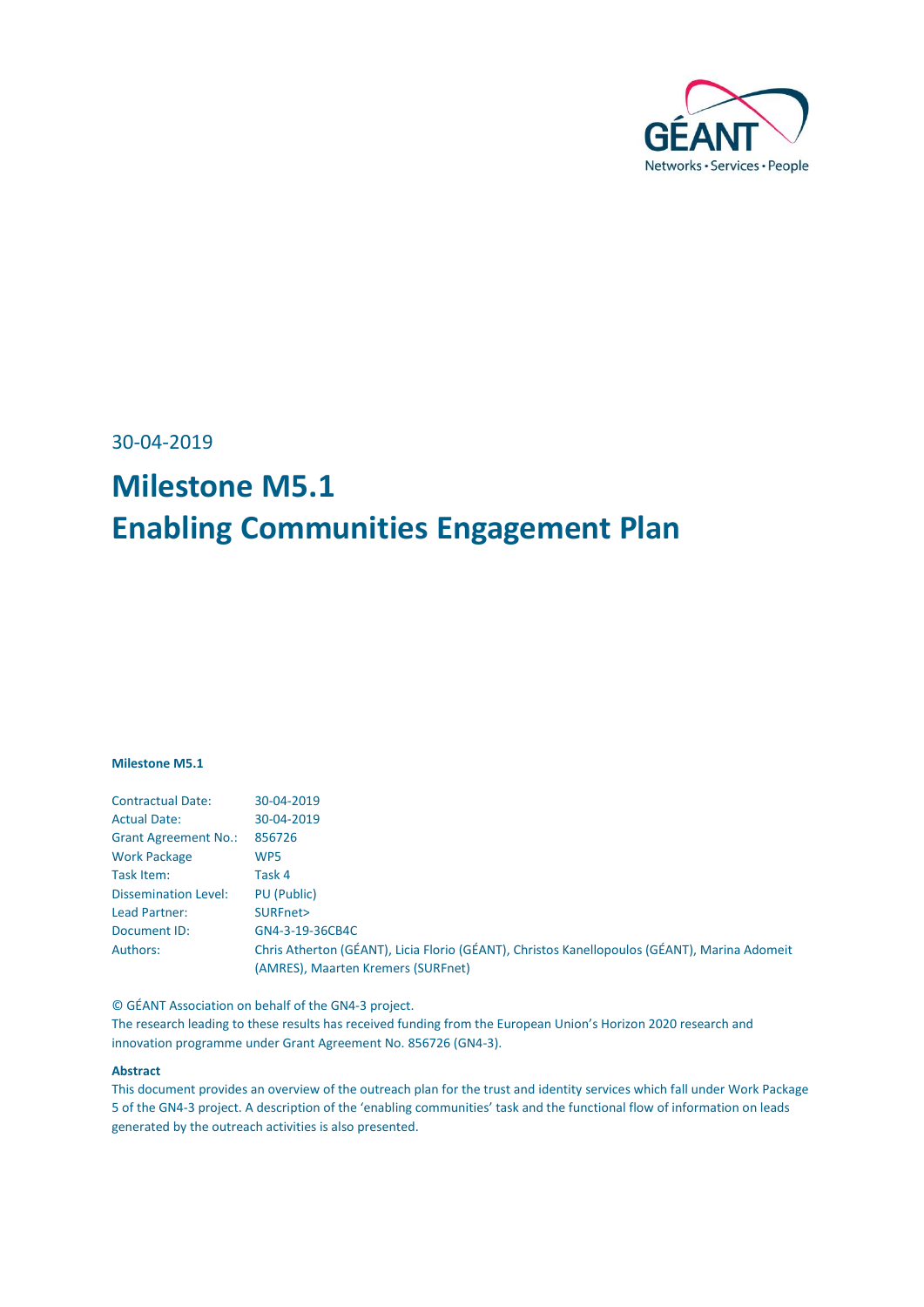

# **Table of Contents**

|                |                                           | <b>Executive Summary</b> | $\mathbf 1$ |
|----------------|-------------------------------------------|--------------------------|-------------|
| $\mathbf{1}$   | Introduction                              |                          |             |
| $\overline{2}$ | The Role of the Enabling Communities Task |                          | 3           |
| 3              | WP5 and WP3 Collaboration Process         |                          | 4           |
| 4              | WP5 Engagement Plan 2019-2020             |                          | 7           |
|                | 4.1                                       | eduroam                  | 8           |
|                | 4.2                                       | eduGAIN                  | 8           |
|                | 4.3                                       | eduTEAMS                 | 8           |
|                | 4.4                                       | InAcademia               | 9           |
|                | 4.5                                       | <b>Incubator Task</b>    | 9           |
| 5              |                                           | Conclusions<br>10        |             |
|                | Appendix A                                | eduTEAMS                 | 11          |
| Glossary       |                                           | 13                       |             |

## **Table of Figures**

[Figure 3.1: Outreach and service teams engagement structure](#page-5-1) 4 [Figure 3.2: Flow of opportunities/leads from outreach tasks to Trust and Identity service](#page-6-0)  [tasks](#page-6-0) 5

## **Table of Tables**

[Table A.1: eduTEAMS information example](#page-13-0) 12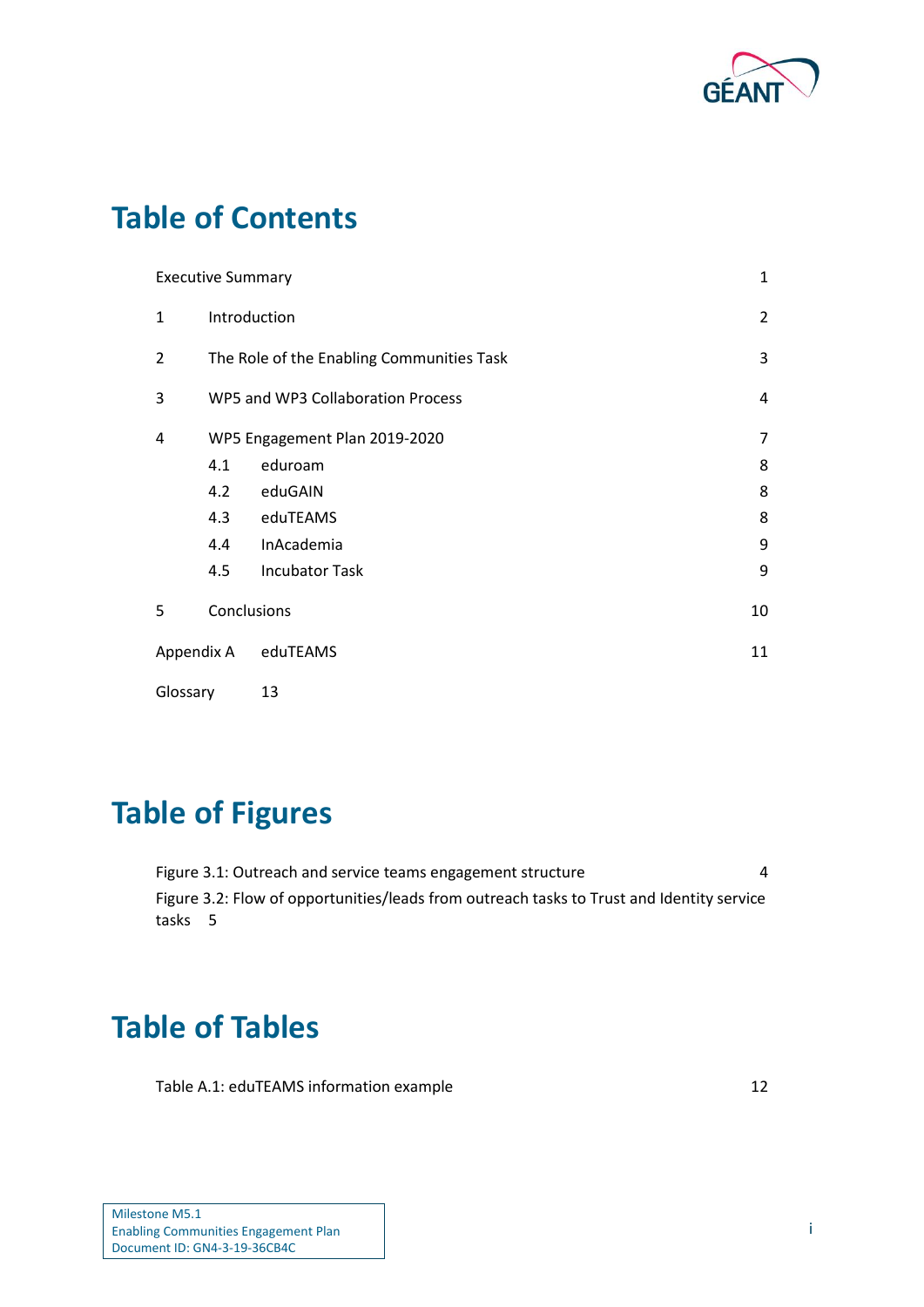

## <span id="page-2-0"></span>**Executive Summary**

This document provides an overview of the outreach plan for the trust and identity services which fall under Work Package 5 of the GN4-3 project. A description of the Enabling Communities task and the functional flow of information on leads generated by the outreach activities is also presented.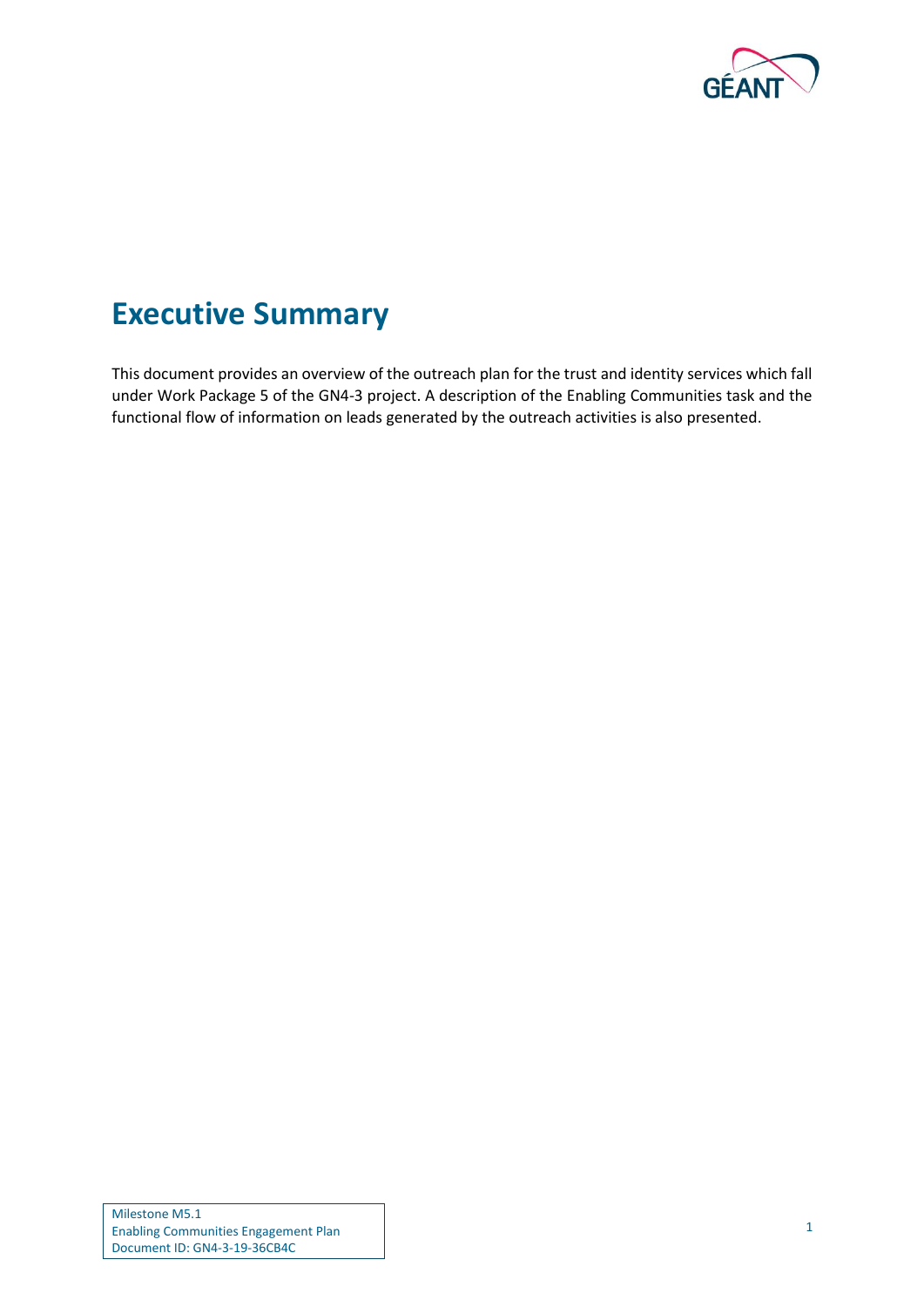

### <span id="page-3-0"></span>**<sup>1</sup> Introduction**

This document outlines the differing Trust and Identity (T&I) services' various plans and requirements for outreach to the relevant communities or stakeholders. This information can thus serve as a basis for aligning key messages across the T&I team (which covers all the tasks in WP5), and the communication and outreach teams. The document also serves as a point of reference for the T&I service teams and the wider GN4-3 project participants, aiding their understanding of the outreach requirements for each service area.

In outlining the Trust and Identity services that the T&I service teams are responsible for, this document also defines the communities that each service is targeting, the approach to outreach initiatives, and the methods that will be used for internal processes for logging, sharing and disseminating the information between the various teams. It should be noted that from the perspective of the individual services, the end user is catered for in the GÉANT project. Each service has a different definition of an end user, and thus a different target audience.

An in-depth description of each service is out of the scope of this document. However, the following chapters will present the role of the Enabling Communities task, the strategy to expand the outreach via a close collaboration with the User and Stakeholder Engagement work package (WP3) and the Global Partnerships/Service Outreach task in Project Management work package (WP1), and an overview of the outreach plan for the T&I work package (WP5).

The document furthermore lists the focus for each service that the outreach teams should target from the perspective of the service owners. In general, the focus is on global partners (WP1 T6), European partners (Partner Relations WP3 T1) or research organisations (Research Engagement and Support WP3 T2), unless otherwise stated.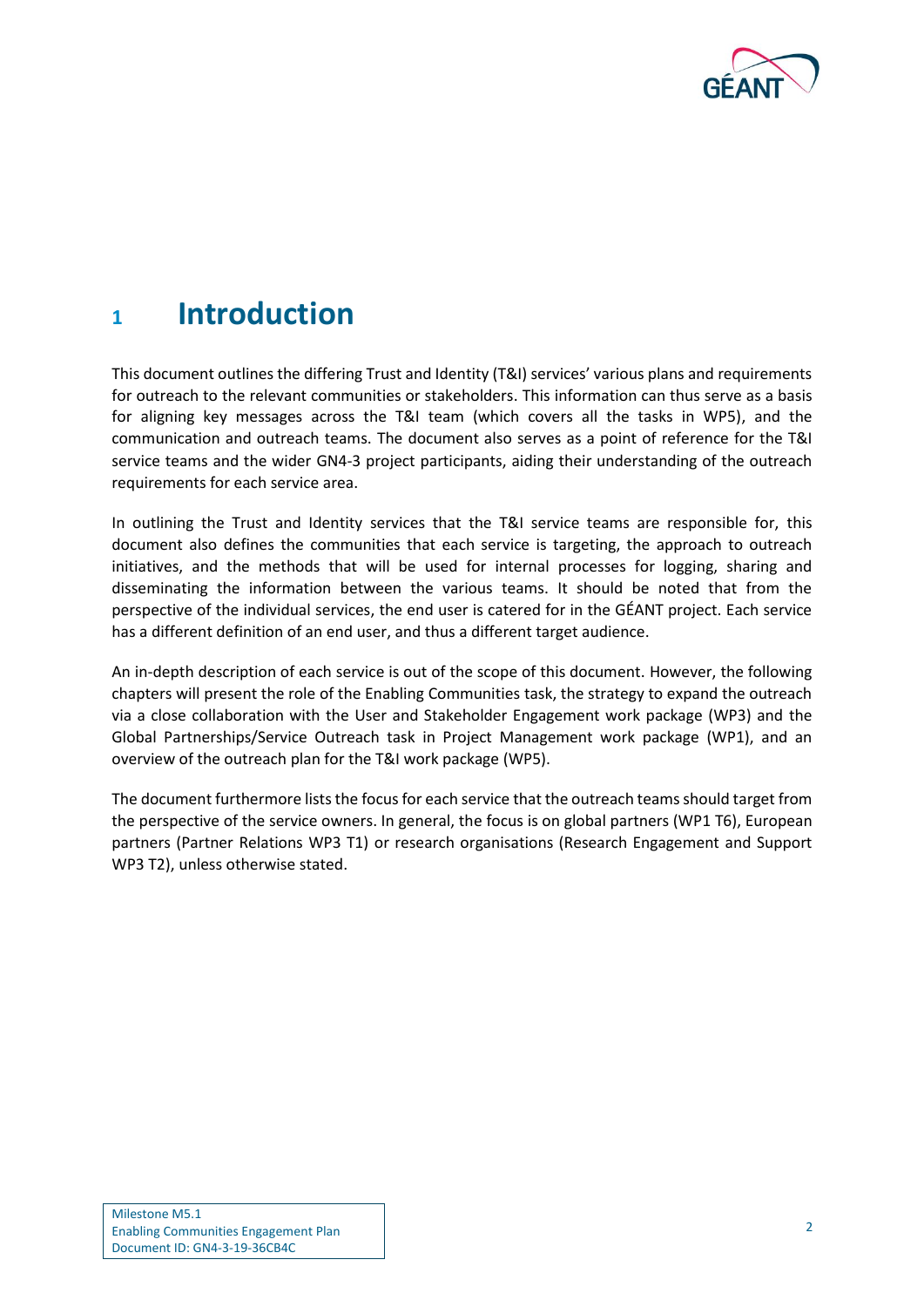

# <span id="page-4-0"></span>**<sup>2</sup> The Role of the Enabling Communities Task**

The Enabling Communities task (WP5 T4) has been conceived as a bridge between the T&I activities in WP5 and other work packages in the GN4-3 project, most importantly WP3. The task also offers a more structured interface with other external activities and stakeholders that are relevant to T&I. The task is intended to act as a catch-all activity to provide trust and identity business development support to communities not currently catered for or defined within the wider outreach activities in the project. These include Librarians in Federated Identity Management for Libraries (FIM4L), collaborative groups in AARC Engagement Group for Infrastructures (AEGIS) and researchers in Federated Identity Management for Research (FIM4R).

Via the Enabling Community task, the Trust and Identity work package seeks to establish a bidirectional channel with key stakeholders, namely research collaborations, federation operators, other relevant initiatives and EC-funded projects that pertain to T&I. The goal is to collect their input and requirements regarding specific areas that drive the evolution of existing and new T&I services.

The Enabling Community task will contribute to the wider efforts to improve interoperability of research and e-infrastructures by FIM4R, European Open Science Cloud (EOSC), Research and Education FEDerations group (REFEDS) and WISE. It will host the AEGIS group, a spin-off of the AARC project, which brings together global representatives from Authentication Authorisation Infrastructure (AAI) operators in research and e-infrastructures to discuss the adoption of policy and technical best practices that facilitate interoperability across e-infrastructures.

Each service within WP5 has an appointed service owner. Currently these are eduroam, eduGAIN, eduTEAMS and InAcademia, who is responsible and accountable for the delivery of the service as a whole and for defining the service roadmaps. The service owners understand the outreach requirements for their service very well, and they define the key messages that characterise each service according to their audience.

In addition to the current services, an Incubator task within WP5 is developing potential new features and business models for the current services, and possible new T&I services, in a defined (typically 6 months') cycle. Channelling requirements into the T&I Incubator and validating features are therefore also responsibilities of the Enabling Communities task.

As the Enabling Communities task will be engaging with user communities, it will be in direct contact with the service owners and will pass on to them any new requirements captured as part of the task's activities. The task will coordinate very closely with the service owners in WP5 to provide a more specialised technical function supporting service outreach. At the same time the task will provide a more formal communication channel between outreach activities in other work packages and ongoing activities that are managed directly by each service, most notably with WP3.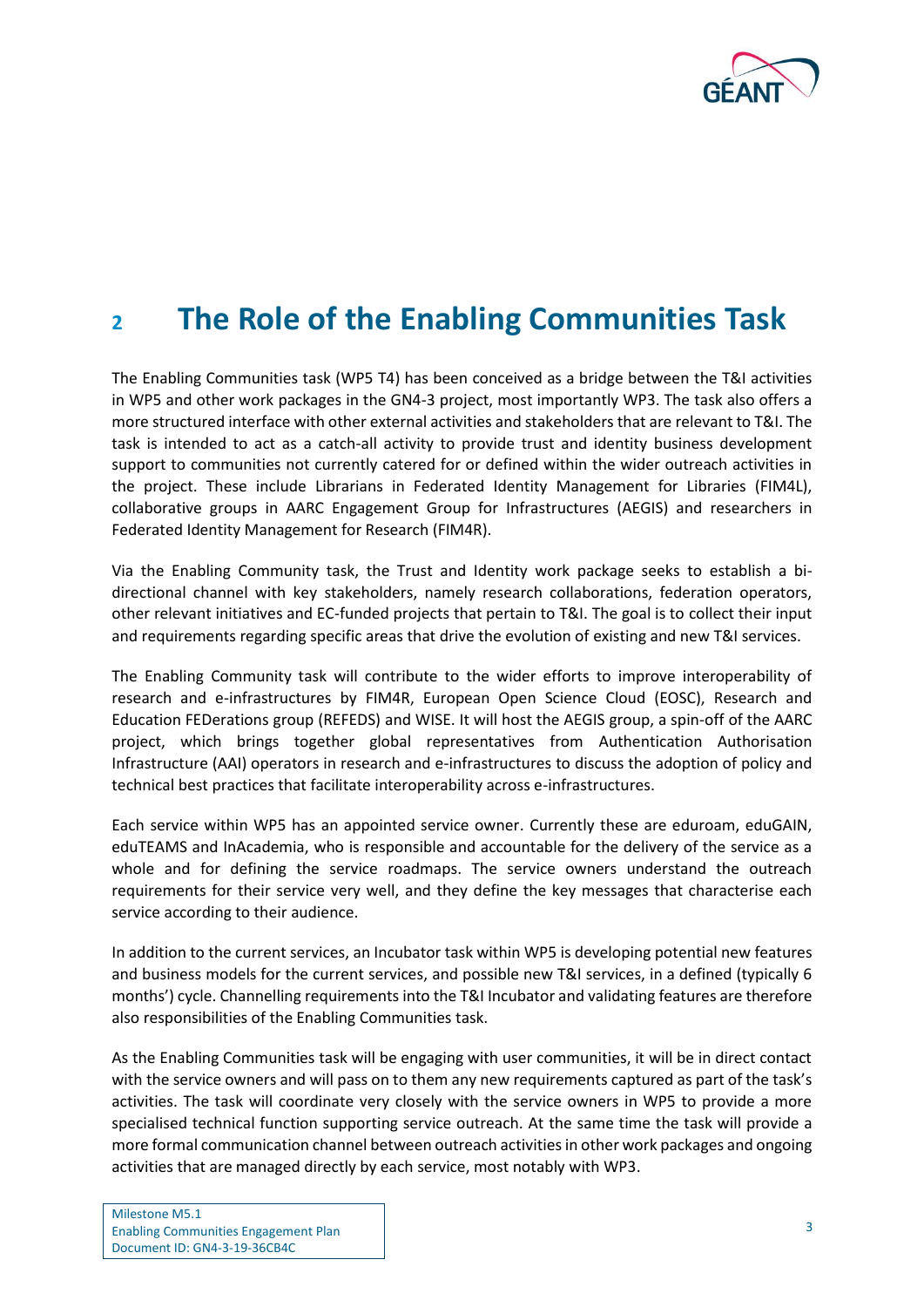

### <span id="page-5-0"></span>**<sup>3</sup> WP5 and WP3 Collaboration Process**

In the context of the GN4-3 project, communication with stakeholders takes place via different teams, through multiple channels and various mechanisms. Over the time of delivering a service, each service creates their own community, which is typically represented by technical people that use or deliver the service nationally or to a specific community. The service teams use engagement mechanisms that may be more or less specific to communities that are closer to the service delivery chain, for example participation in REFEDS or FIM4R community forums. However, the outreach teams that are sourced in other parts of the GÉANT project perform general outreach for all GÉANT services. The interaction is often with the same stakeholder organisations but may involve different people, for example, those in higher management functions such as CTO, CIO, head of department etc. It is therefore important to coordinate these activities and to ensure that the key messages are shared across all service and outreach teams in the GÉANT project, as they are responsible for engagement activities at various levels.

The outreach teams in the user and stakeholder engagement tasks, WP1 T6 and WP3, are the front line of service promotion to the prospective customers. The service owners are responsible for correctly identifying target groups and to support the outreach team by providing them with the knowledge, training and material needed for outreach. Where more specialised and technical engagement is needed, this is conducted by the respective WP5 service teams. The diagram below shows WP5 and WP3's different types of interactions regarding communication messages. Although not listed, the same structure would apply for WP1 T6.



#### <span id="page-5-1"></span>Figure 3.1: Outreach and service teams engagement structure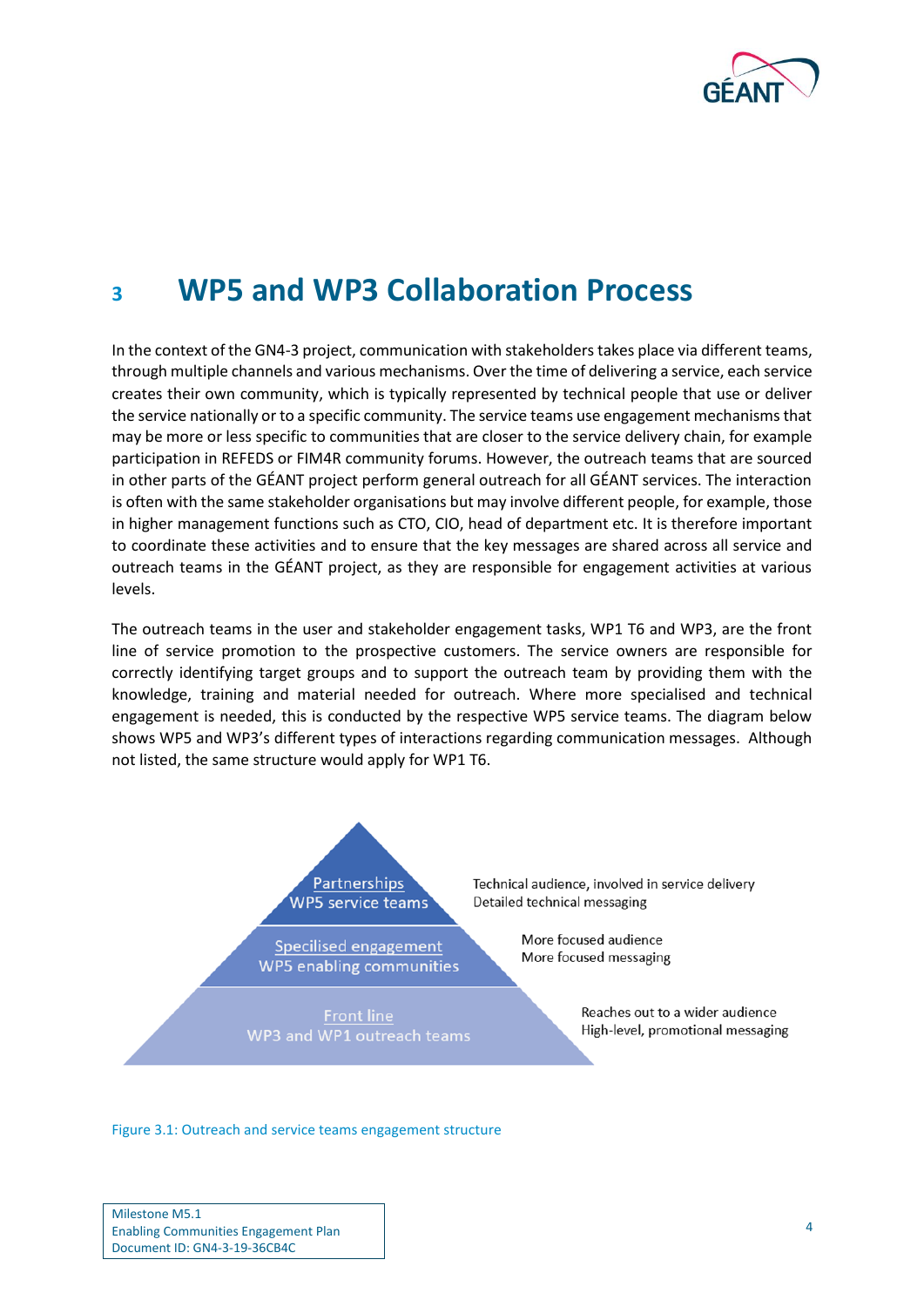

The leads that the front-line outreach teams develop are then handed over to the respective service team to scope, design, implement and deliver a solution. Information flow between the service team and the outreach team must be bidirectional. To ensure an effective communication flow and proper engagement of the outreach team that follows the strategic goals of each service team, members of the Enabling Communities team are directly embedded and fully integrated in the service teams working with the service owners in executing the outreach plans. In coordination with the service owners, the embedded outreach person(s) in each service team will be responsible for feeding back information to the global or European partner account manager or research organisation account manager.

[Figure 3.2](#page-6-0) represents the flow of leads/opportunities information from the outreach tasks to WP5. Leads are also often developed by members of the WP5 service teams due to the close relationship they tend to develop with the technical communities around the respective services. However, these leads are not depicted for the sake of brevity. The Incubator task in WP5 T2 is also included, as this task serves as a hotbed for potential future services within the T&I work package. This task will never run services but will have an outreach aspect, working closely with specific communities during (typically) 6-month cycles to advance Trust and Identity innovation.



<span id="page-6-0"></span>Figure 3.2: Flow of opportunities/leads from outreach tasks to Trust and Identity service tasks

Milestone M5.1 Enabling Communities Engagement Plan Document ID: GN4-3-19-36CB4C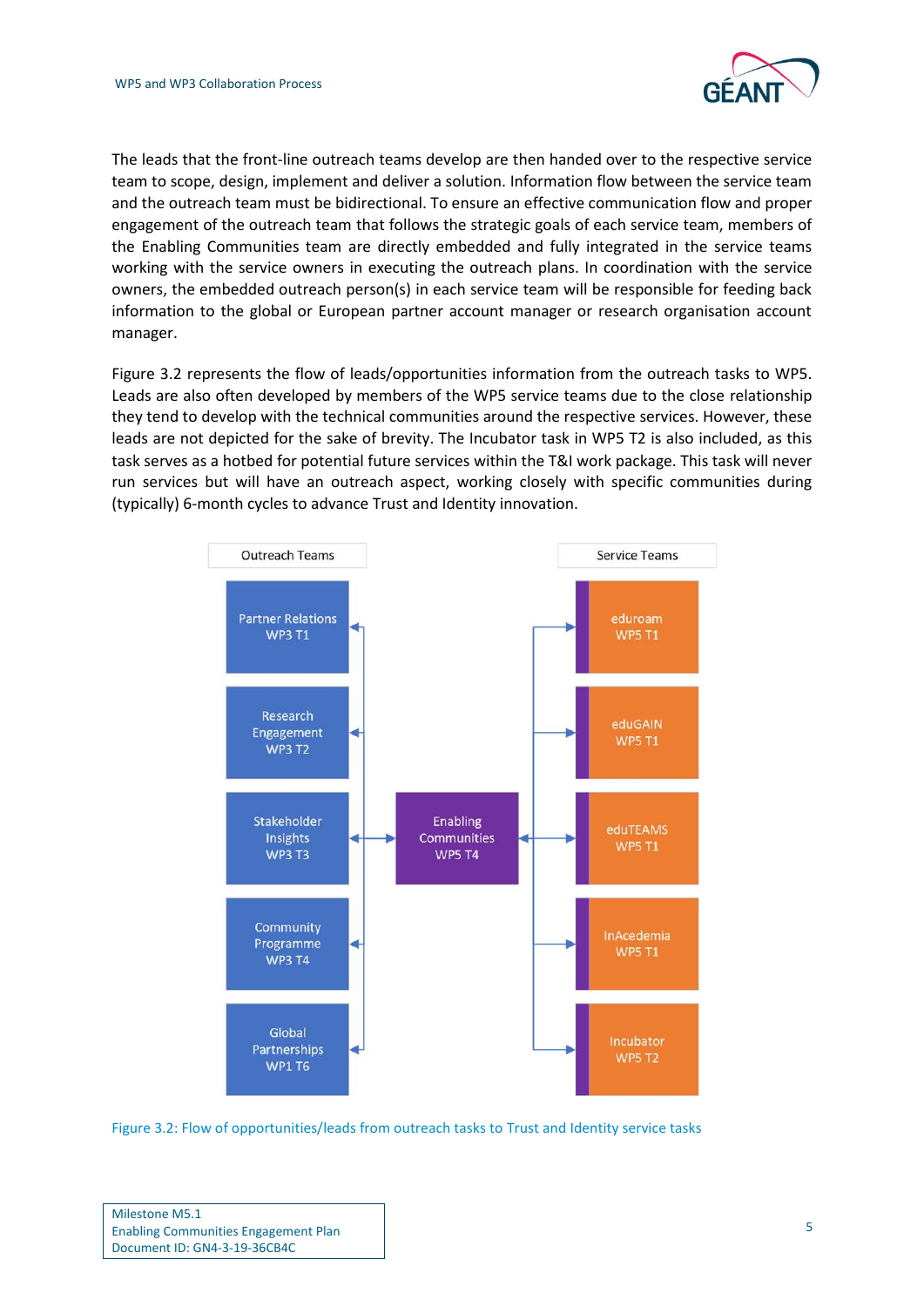

The outreach teams engage with user groups following a general outreach plan but may also engage in more targeted outreach activities. These targeted activities are organised and planned in coordination with the service owners and WP5 leaders.

The information on leads and their respective status provided by the different teams involved in outreach will be collected by WP5 T4 and shared with the various teams involved internally, until a project-wide CRM becomes available. It is the responsibility of each outreach team to manage their own information source.

WP5 will produce a service description for each of the T&I services, which will be published via a page on the intranet or the wiki. It will include details provided by the service owners on the key elements of the service, describe the target audiences and the tools available for each of the services covered by Work Package 5.

An example of the type of information that will be produced can be found in Appendix A.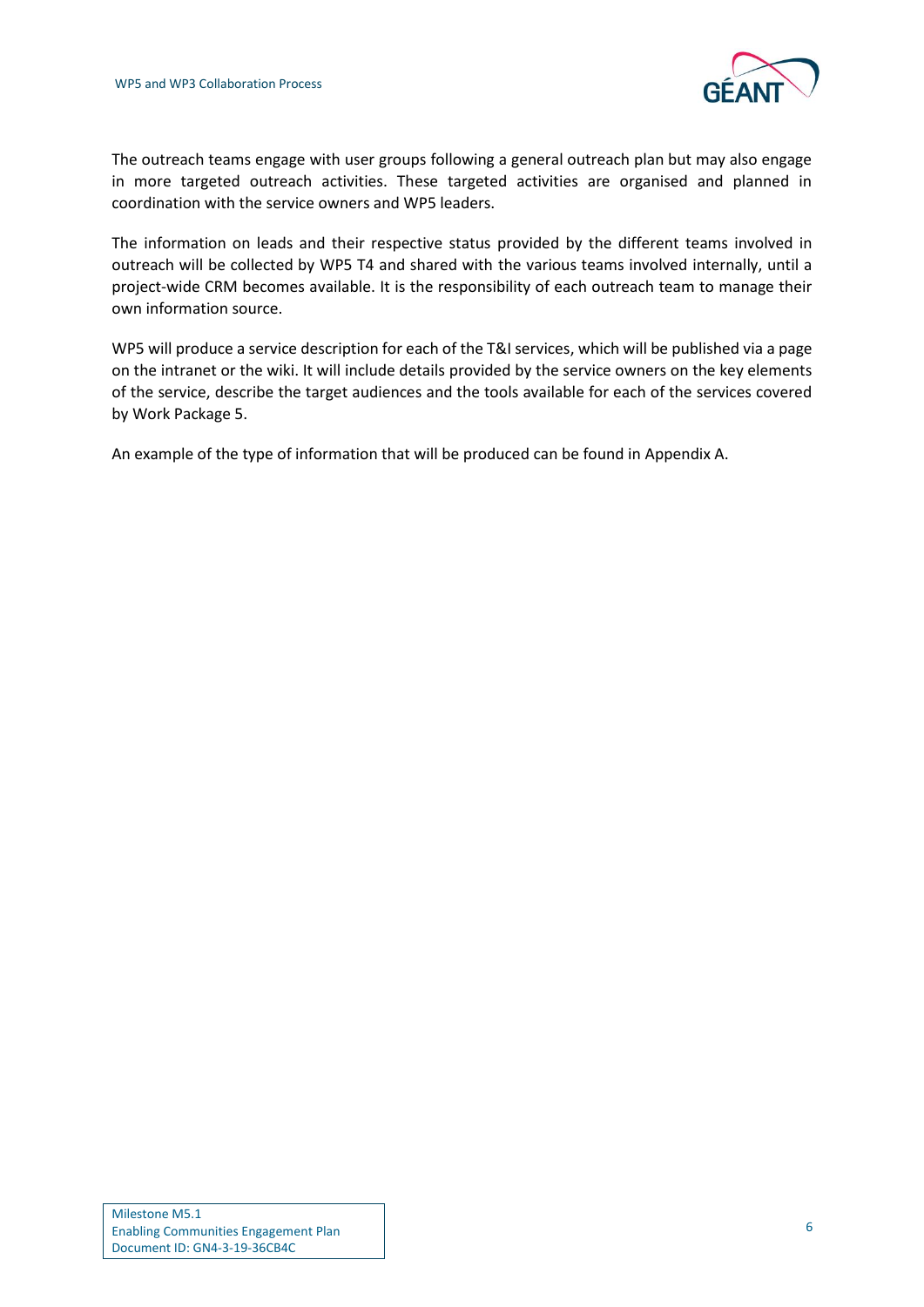

## <span id="page-8-0"></span>**<sup>4</sup> WP5 Engagement Plan 2019-2020**

The following objectives are outlined for the purposes of the WP5 engagement plan for 2019-2020, with the intention of being completed by November 2019:

- Create a living list with information about each T&I service aligned with the example provided in Appendix A. This list will be for the use of the outreach teams, and it will include information such as:
	- Service description.
	- Service owner contact information.
	- High level technical deployment information.
	- Target audience and outreach approach.
	- Cost of service adoption.
	- Outreach material resources.
- Create a living list of the targeted communities. This list will be used as an information source for specialised T&I outreach.
- Set up a coordination and information sharing document which lists links to the various outreach teams' main sources of information, in cooperation with outreach teams.
- Formalise the assignment of staff to roles in the Enabling Communities task, ensuring that specific service areas are covered and outreach teams informed as required.
- Support and attend the AEGIS group.
- Support communities such as FIM4R, FIM4L and other communities
- Provide training to outreach teams on T&I services that are relevant to their team.
- Produce two slides per product area, endorsed by the respective service owners, for use in the generic GÉANT presentation used by outreach teams and for wider purposes, together with a list of further relevant and up-to-date information.
- Identify and produce the required outreach material in cooperation with outreach and marketing teams. For example, an A4 or A5 handout that provides more technically focused information for a service target user group, to aid with the adoption of the service. This material can then be used by the outreach teams to generate leads.
- Attend the relevant global conferences in order to disseminate information and gather input (TNC, Internet2 Global Summit and TechEx).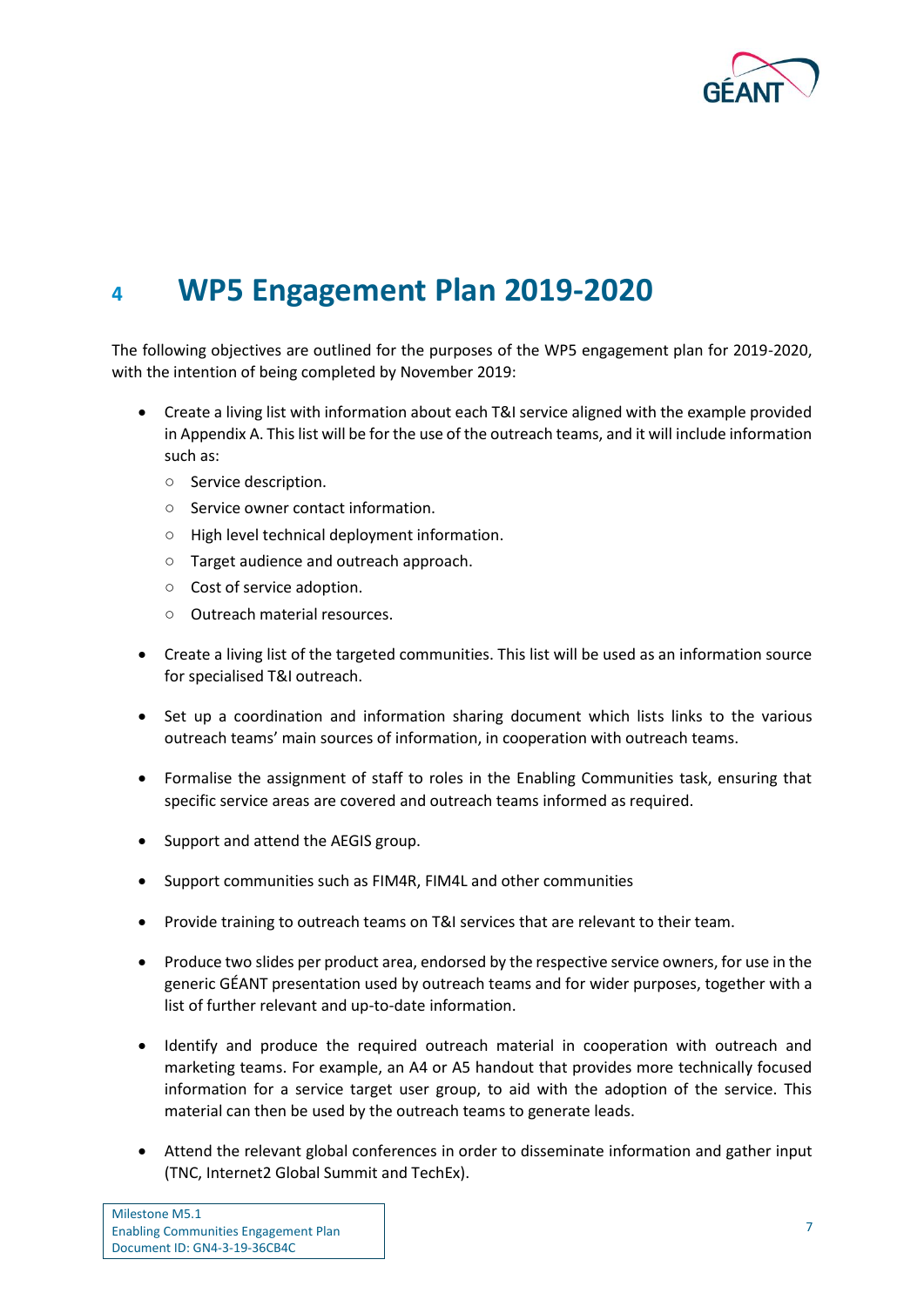

Outreach teams should consider the information provided below as the de facto objectives of the various services. However, the information should be regarded as a brief, which is to be updated when the service info-shares/training is made available and the respective development roadmaps have been formerly produced:

### <span id="page-9-0"></span>**4.1 eduroam**

#### **Global and Partner Relations**

Focus on wider adoption in nations which already have an eduroam national roaming operator and on adding countries that are not currently part of eduroam. The aim is to create a universal eduroam presence. Encourage NRENs that are not already part of eduroam to join. A 'train the trainer' approach is to be taken, focusing on training national roaming operators from multiple nations rather than organisations or institutes from within a county.

#### **Research Engagement**

Refer research institutes who are not using eduroam to the national roaming operator.

### <span id="page-9-1"></span>**4.2 eduGAIN**

#### **Global and Partner Relations**

Focus on wider adoption in the country and on adding countries that are not not currently part of eduGAIN. The aim is to create a universal eduGAIN presence. Encourage NRENs that are not already part of eduGAIN to join. Encourage NRENs that are members of eduGAIN to persuade their national institutions and research organisations to join eduGAIN via their national federation.

A train the trainer approach is to be taken. Identity federations should be encouraged to join REFEDS. Service providers (those offering services to researchers) should be directed to join their national federation operator and/or, if they have an international footprint, to contact the eduTEAMS team. The general model is that Service Providers cannot join eduGAIN directly, but via an identity federation.

#### **Research Engagement**

NRENs are the target of eduGAIN outreach activities. Research organisations should be encouraged to join eduTEAMS. Service providers (those offering services to researchers) should be directed to join their national federation and/or if they have an international footprint to contact the eduTEAMS team.

### <span id="page-9-2"></span>**4.3 eduTEAMS**

#### **Global and Partner Relations**

Not currently applicable. Pan-European research organisations and infra-EOSC research clusters are the focus of eduTEAMS' outreach activities. NRENs should encourage their national institutions to join eduGAIN.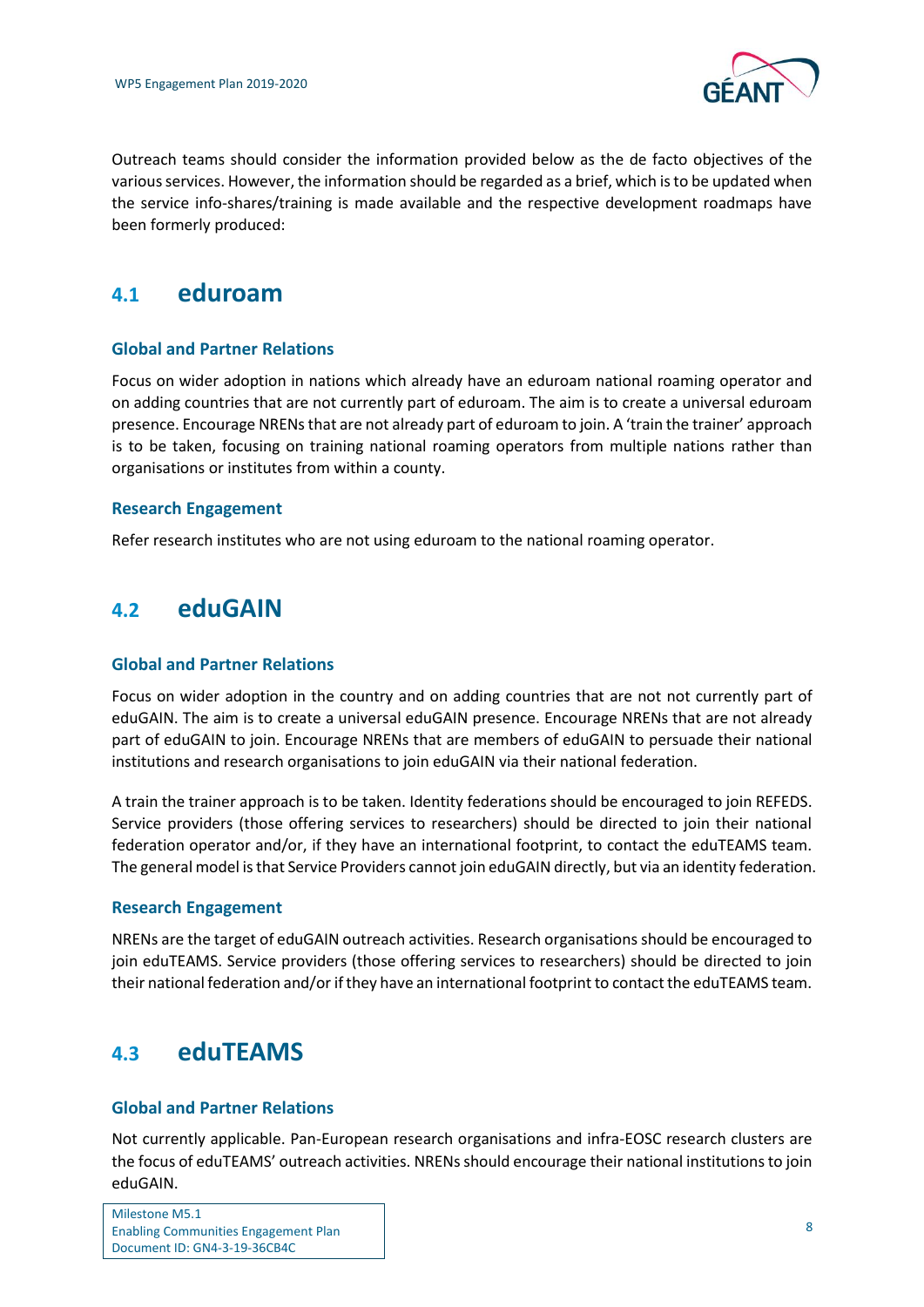

#### **Research Engagement**

Strong focus is needed on targeting the ESFRI Infra-EOSC research clusters and their supporting einfrastructures. Any communities that collaborate virtually and have a requirement for a login to their community website or a service portal that their community uses should be targeted.

### <span id="page-10-0"></span>**4.4 InAcademia**

#### **Global and Partner Relations**

Raise awareness (e.g. of the service not yet being production-ready but having potential for the future). Target global and European NRENs to adopt InAcademia SP in their federation.

#### **Research Engagement**

Research engagement to promote non-chargeable version to their communities.

The InAcademia team would like outreach teams to consider the product when talking to commercial organisations (Google, Amazon etc.) to generate leads for them. Leads would need to be fed back to the InAcademia Business Development Manager for pre-sales work.

### <span id="page-10-1"></span>**4.5 Incubator Task**

#### **Global and Partner Relations**

Raise awareness of incubator results in European and Global NRENs every 6 months.

#### **Research Engagement**

Raise awareness of incubator results in contacts every 6 months. Feedback any new T&I developments that your teams discover to the service owner.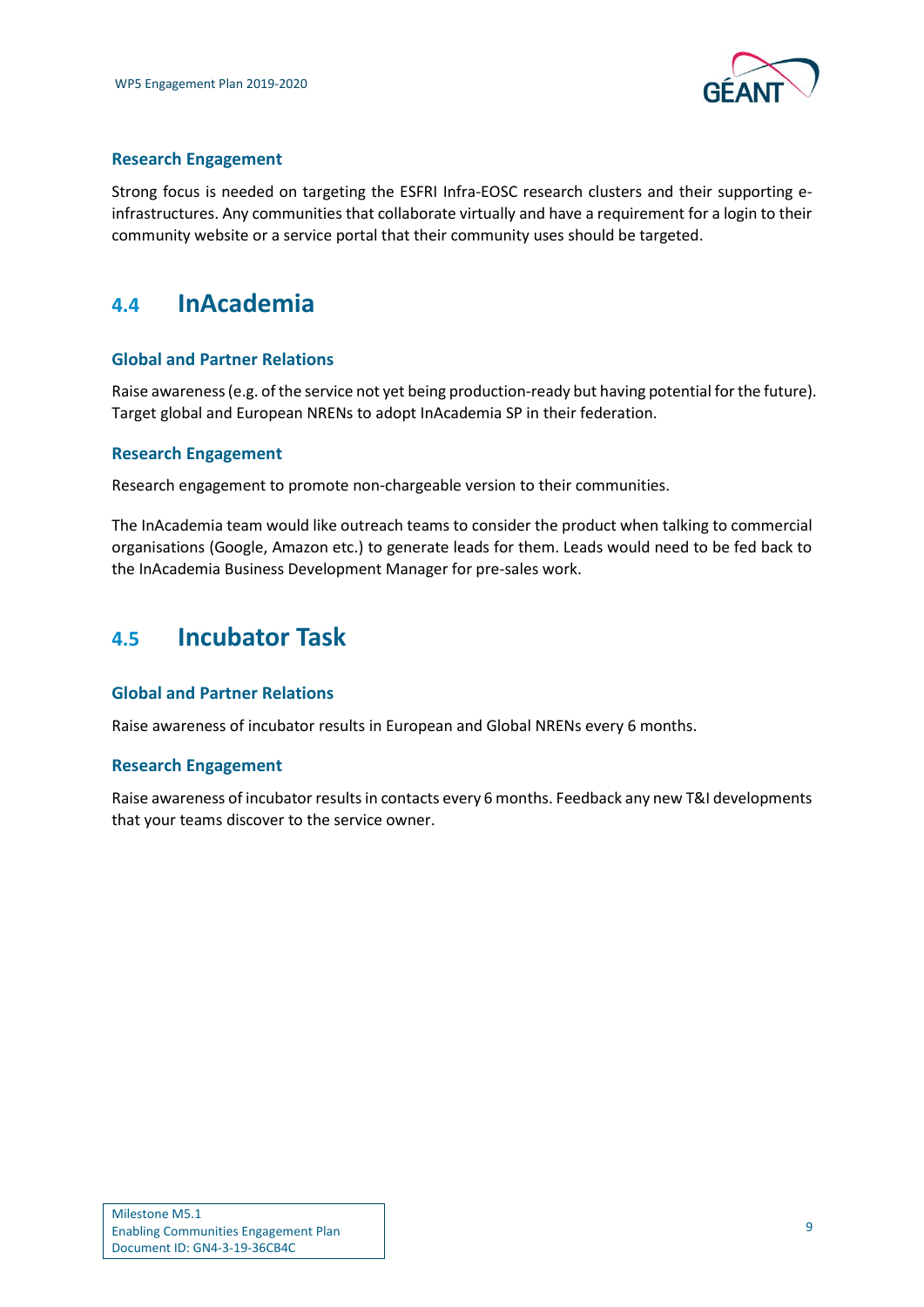

## <span id="page-11-0"></span>**<sup>5</sup> Conclusions**

Every service within the GN4-3 Work Package 5 area has its own specific end user group that is targeted for the adoption of the respective service. As such, a one-size fits all approach cannot match the outreach requirements of each service.

A living information page will be produced to provide an overview of each service and its supporting services, so that outreach teams have the information they require readily available. To bring the outreach team up to speed, training will be provided.

For each generic service, a short slide overview of the service will be produced to compliment the living list. This will be coordinated with the service owners with assistance of the marketing and communications team where necessary. Each service is encouraged to have a handout which describes the services in more technical detail, to aid service adoption in the targeted user groups.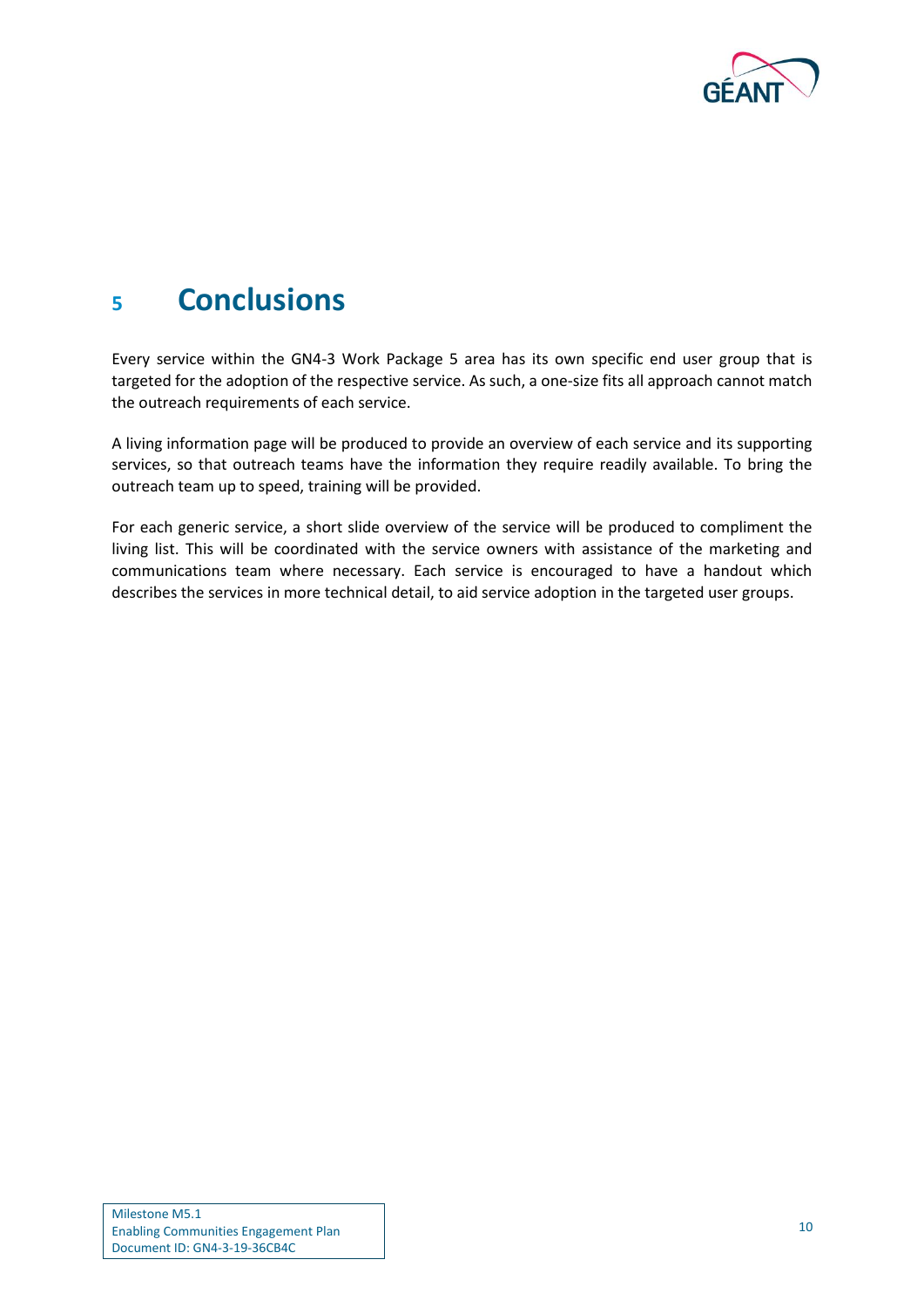

### <span id="page-12-0"></span>**Appendix A eduTEAMS**

eduTEAMS is an Authentication Authorisation Infrastructure (AAI) for research collaborations. Currently, eduTEAMS is targeting research organisations, research collaborations and research infrastructures. eduTEAMS is an implementation of the AARC blueprint architecture (ARRC BPA) and addresses many of the requirements put forward by research communities in the FIM4R papers. This service enables research communities and research infrastructure to access and share services and other electronic resources using accounts from federated (eduGAIN-enabled) institutions, and social identities such as Facebook, Google and ORCID. eduTEAMS provides a central place where the community can manage its membership and the connection to services available from community member organisations, eduGAIN, the European Open Science Cloud etc.

| <b>Service Status</b>                | Production                                                                                                                                                                                                                                                                                                                                                                                                                                                                                                                                                                                              |
|--------------------------------------|---------------------------------------------------------------------------------------------------------------------------------------------------------------------------------------------------------------------------------------------------------------------------------------------------------------------------------------------------------------------------------------------------------------------------------------------------------------------------------------------------------------------------------------------------------------------------------------------------------|
| Service Owner                        | Christos Kanellopoulos                                                                                                                                                                                                                                                                                                                                                                                                                                                                                                                                                                                  |
| Service description                  | https://www.eduteams.org                                                                                                                                                                                                                                                                                                                                                                                                                                                                                                                                                                                |
| <b>Technical Deployment method</b>   | Delivered as a service operated by GÉANT. It is a full<br>implementation of the AARC Blueprint Architecture (BPA).<br>(https://wiki.geant.org/display/eduTEAMS/What+is+eduTEAMS).<br>Includes a proxy and identity hub, discovery service (DS), metadata<br>service (MDS) and membership management service (MMS). A<br>research community would manage their users and integrate their<br>services via the eduTEAMS management portal.                                                                                                                                                                 |
| <b>Available for Global Partners</b> | No                                                                                                                                                                                                                                                                                                                                                                                                                                                                                                                                                                                                      |
| Available for European Partners      | No (except those pilots which are taking place).                                                                                                                                                                                                                                                                                                                                                                                                                                                                                                                                                        |
| Available for Research Organisations | Yes                                                                                                                                                                                                                                                                                                                                                                                                                                                                                                                                                                                                     |
| Available for Research Projects      | Yes                                                                                                                                                                                                                                                                                                                                                                                                                                                                                                                                                                                                     |
| Cost of service adoption             | Costs are determined by scoping the requirement per community<br>which is determined by the service team. The current proposal is to<br>fund eduTEAMS pilots for research communities via the GÉANT<br>project. Shared, dedicated and bespoke production services are on<br>offer. A shared service would be free to use but would have<br>eduTEAMS branding and certain restrictions. Larger research<br>collaborations would be encouraged to use eduTEAMS Dedicated,<br>as this allows research community branding. This dedicated service<br>would be chargeable. The bespoke service would also be |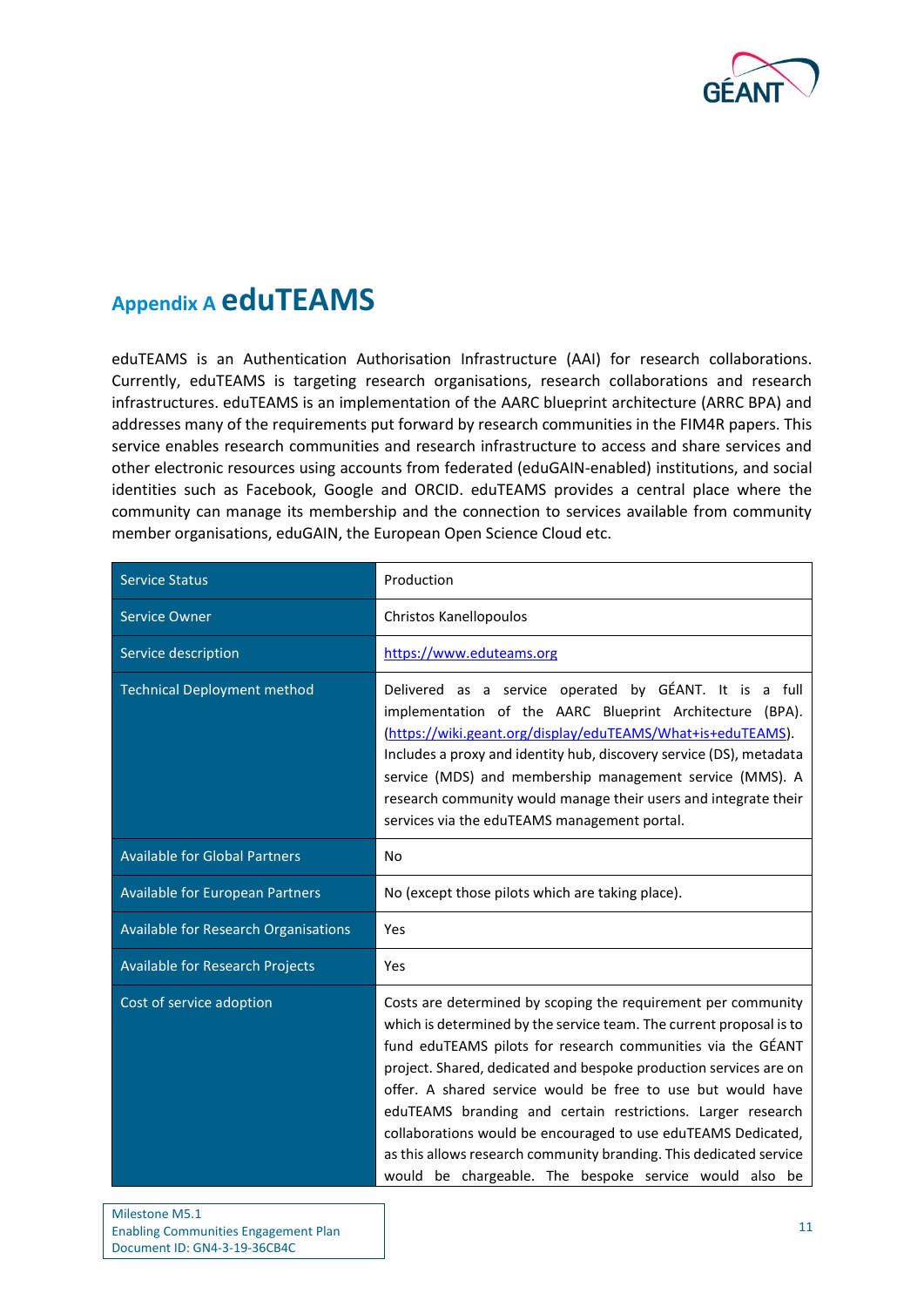|                             | chargeable on a case by case basis.                                                                                                                                                                                                                                                                                                 |
|-----------------------------|-------------------------------------------------------------------------------------------------------------------------------------------------------------------------------------------------------------------------------------------------------------------------------------------------------------------------------------|
| Training for outreach teams | None currently but available on request.                                                                                                                                                                                                                                                                                            |
| <b>Outreach Material</b>    | eduTEAMS standard presentation – Under preparation.                                                                                                                                                                                                                                                                                 |
| <b>Example Communities</b>  | ESFRI-EOSC Clusters, Pan-European research communities.                                                                                                                                                                                                                                                                             |
| Focus for outreach teams    | <b>Global Partners</b> – Raise Awareness.                                                                                                                                                                                                                                                                                           |
|                             | <b>Partner Relations - Not currently applicable.</b>                                                                                                                                                                                                                                                                                |
|                             | <b>Research Engagement</b> - Strong focus needed on targeting the ESFRI<br>Infra-EOSC research clusters and their supporting e-infrastructures.<br>Any communities that collaborate virtually and have a requirement<br>for a login to their community website or a service portal that their<br>community uses should be targeted. |

<span id="page-13-0"></span>Table A.1: eduTEAMS information example